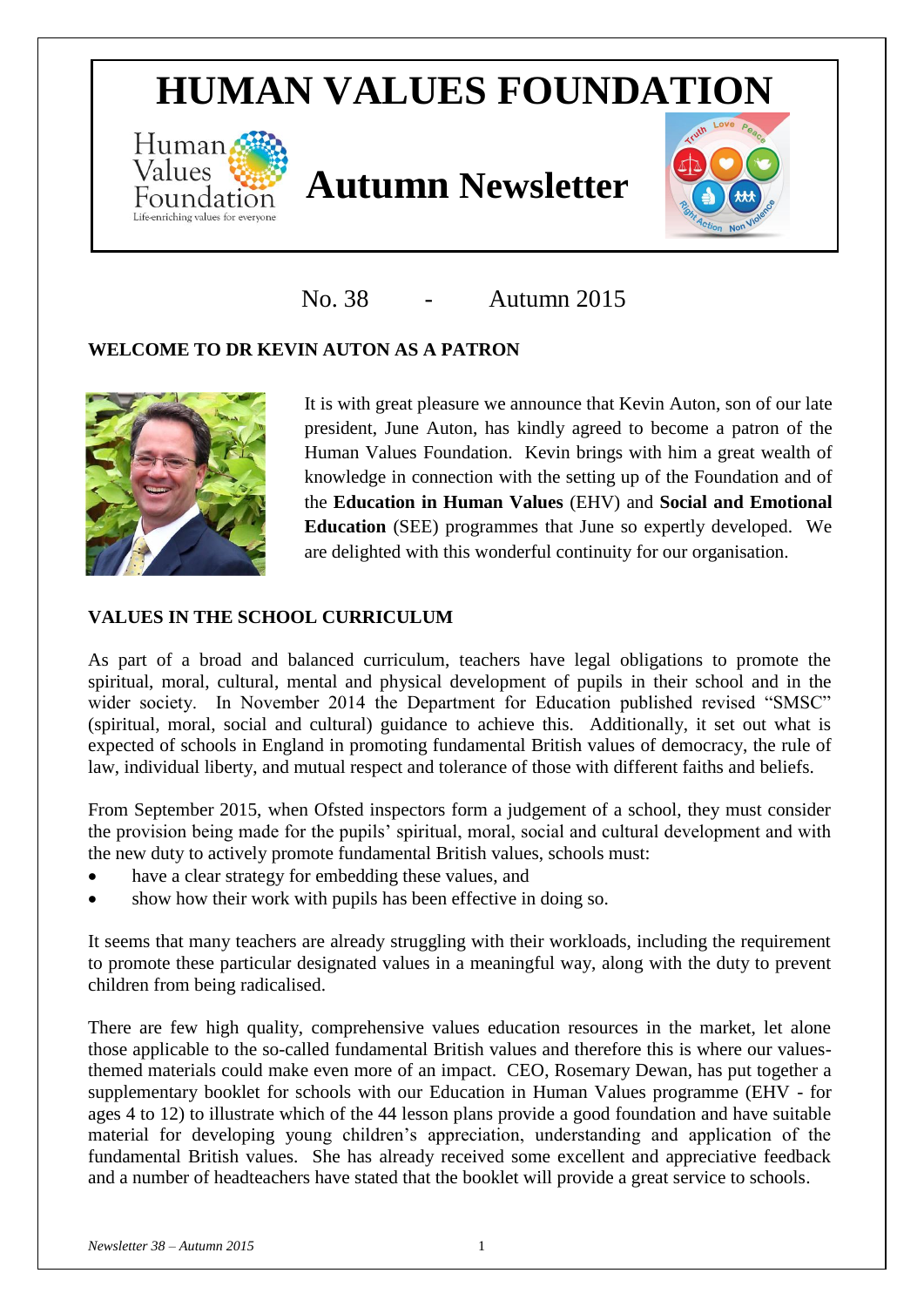Encouraged by the responses, a similar booklet has been prepared indicating how well the 34 powerful and stimulating Social and Emotional Education modules (SEE - for ages 12 to 14+) deepen the relevance of values for this age group and provide clear evidence of how the school is effectively embedding the fundamental British values.

#### **SOME SAYINGS ABOUT VALUES**

#### **A Chinese Proverb**

"If you want a harvest in a year, grow a crop … If you want a harvest in ten years, grow a tree … If you want a harvest that will last for a life time, grow people."

Patrik Somers is a consultant who has worked extensively on values with teachers in schools and directors of businesses. This is how he has explained the importance of understanding the significance of values:

*A child without values is as a bird without wings. An adult without values is like a zebra without stripes. A school without values is like an orchard without fruits. To live and to work without values is like eating soup with a fork.*

### **WAKE UP TO VALUES**

We have strongly supported the UK Values Alliance since it was established around three years ago as an umbrella organisation for those who, like us, believe in the crucial importance of values in society. We hope that the Alliance can become an important "pressure group" for values and that by linking up with like-minded individuals and organisations, we can amplify our own voice and gain attention and support for our own special interest - the promotion of values among children and young people.

In particular we have given our support to a very interesting initiative by the Alliance called "Wake Up To Values". This is currently still in its early stages but it is intended that this will become a national campaign to raise awareness of values across the whole country and to help to embed them in our daily lives.

As was revealed by a national survey conducted in 2012 by our friends at the Barrett Values Centre, most people in this country do have good, positive values, but they do not believe that these values are reflected in society as a whole. The fault must surely lie with all of us who make up the population – it must be that we are failing to practise the values that we claim to hold dear. The Wake Up To Values campaign is designed to get us to address that failure.

To test the concept and methodology, a number of pilot projects have been held across the country with a variety of different types of organisations – including a training company in Leicester, a domiciliary care company in a deprived area of inner London, and a number of housing associations from different parts of the country.

The pilot that is currently underway is of particular interest to the Human Values Foundation. It is being being held at a large primary school in Edgware, North London, which converted to academy status in 2013 and serves an ethnically diverse community.

The school already uses a Unicef Rights and Responsibilities programme and feels that our EHV programme is therefore not needed for the children, but it nevertheless wants values to have a much more central role in the life of the school, knitting the whole school together from top to bottom.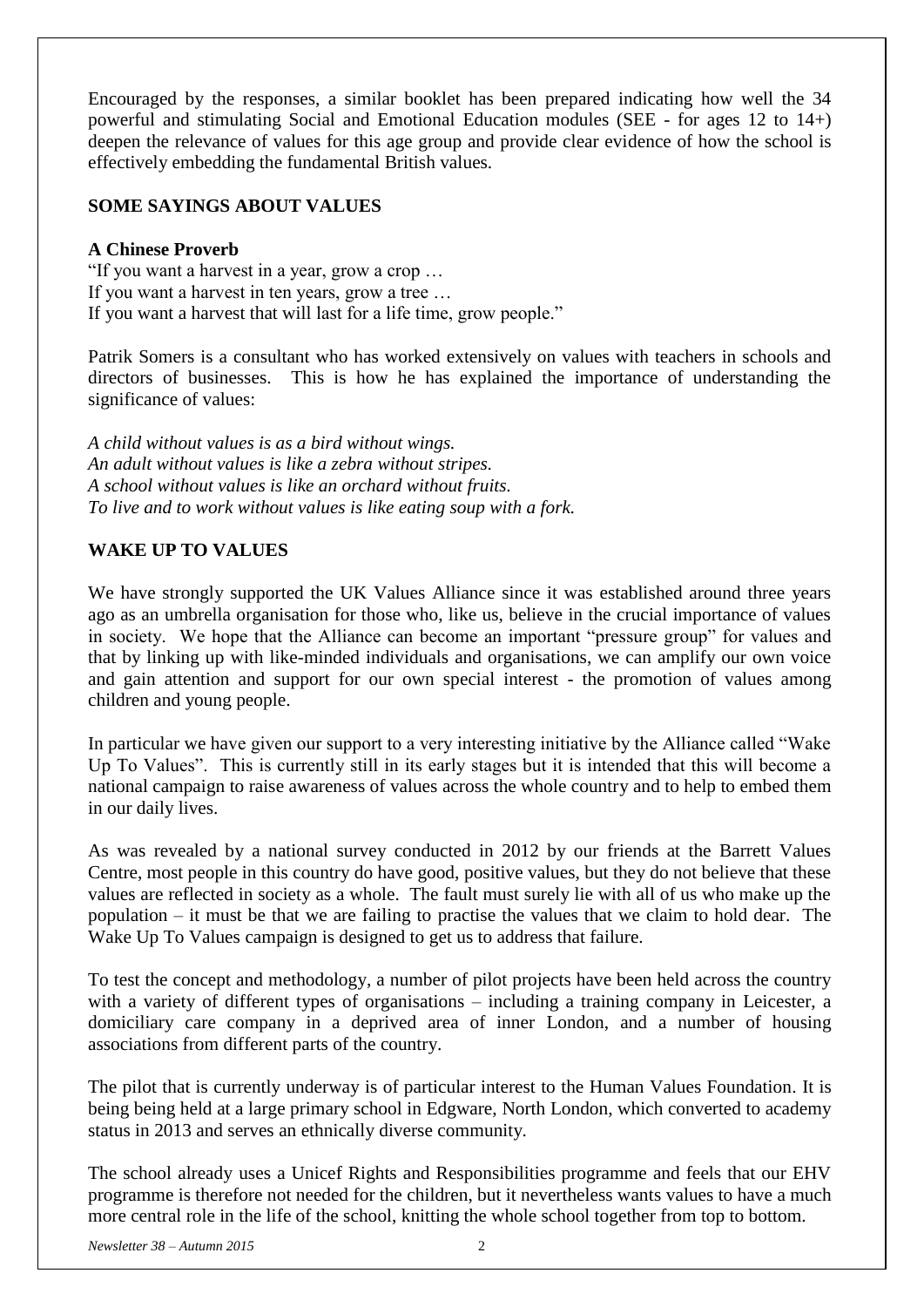It has therefore enrolled around 80 of its teaching and non-teaching staff in this Wake Up To Values pilot, making it the largest and therefore the most challenging pilot to date.

After two sessions of two hours each spaced several weeks apart, the pilot is now half complete. There has been great enthusiasm among the staff as they explore their values and work out how they can put those values into practice in their daily life at the school (and outside it).

Rosemary Dewan, Charles Fowler and Kashmira Deboo have all been involved in helping at the sessions and have gained some very useful insights into how staff can be helped to "buy in" to the crucial importance of values in a school. There may well be ideas here that can be applied at schools that take on our own EHV and SEE programmes, and we shall continue to follow the progress of the Wake Up To Values campaign with considerable interest.

#### **PROGRESS SINCE OUR SPRING NEWSLETTER**

Since our newsletter in the spring, a further 38 schools have taken a copy of our values education programme. With on average over 200 children in each primary school, this means that around another 7,600 children now have the opportunity to explore and put into practice, values that can help them develop beneficial habits and a positive attitude along with essential emotional and social life skills so that they not only make good progress academically but also feel good and happy about themselves.

Increasingly teachers are recognising that "one of the big agenda matters of our times is values". During the summer a survey of just over 1,000 headteachers of secondary schools found that their three biggest concerns for their pupils were firstly, their mental health and then domestic violence followed by cyberbullying.

Values are principles that help to establish anchors and standards. They act as guides for our thinking, decision-making, including our lifestyle choices, and our behaviour. Research has shown that when young children and adolescents are taught about values, in school, in a planned and systematic way that enables them to explore them and put them into practice in a safe and supportive environment, they tend to become more emotionally stable, show a greater commitment to learning and derive more pleasure from it, benefit from enriched interactions with their teachers, peers, parents/carers and others, develop a better understanding of their own and other societies and their horizons are broadened as they become more outward-looking, wanting to care, share, assist others and play their part in the stewardship of the environment.

We encourage teachers of ALL subjects to consider with their pupils, the ramifications of values over time on their particular subject. To help children understand the power of values, we suggest teachers ask their pupils to investigate:

- how people's views of the topical value have shaped things in the PAST
- how its impact shows up in their particular subject in TODAY'S WORLD, and
- how it might influence the way people think, make choices and behave in the FUTURE.

#### **Comment from a headteacher**

This is a recent and typical comment from a headteacher who appreciates the relevance of and added value of values education as an integral part of the curriculum mix:

"*Our values-based education work underpins our whole school ethos and informs all our policies. As a school we have a clear raising-standards agenda. However, we can't do that if the pupils haven't got the right conduct, attitude and aspirations and that's what our Values Education programme is giving them."*

*Newsletter 38 – Autumn 2015* 3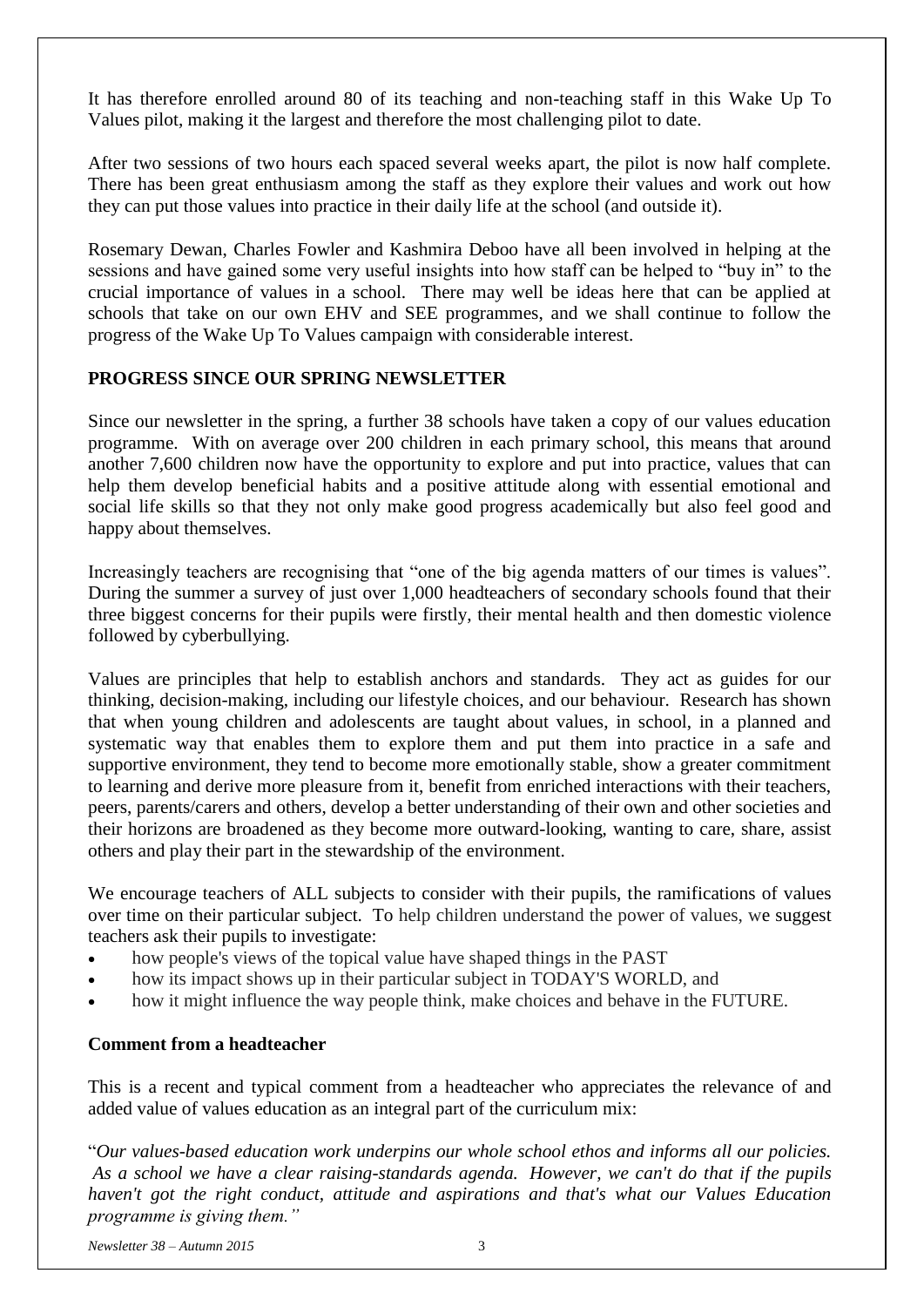### **21ST -CENTURY EDUCATION RESOURCES**

Integrating technology into the classroom is a great way of meeting diverse education needs and preferred learning styles and therefore in recent years we have been planning and working on a project we call "Life Skills for the Future". It involves upgrading our existing paper-based materials into innovative, highly interactive, digital, contemporary products for use by young people in their schools, homes and other appropriate environments.

Leading the development of the interactive learning platform and content at the University of Winchester is our long-time supporter and very experienced educationalist and former primary headteacher, Gwen Clifford. A team of technical-savvy students has begun preliminary work to produce the website and develop the interactive media content.

As a fully independent, non-denominational body, with a long history of involvement in the education sector, we are well placed to involve young people, teachers, carers and parents in this exciting project through Pupil Referral Units, the Youth Justice system, youth organisations, and schools, including the 1,800+ schools that have taken our programmes, giving us access to young people in their learning environments.

### **OUR EDUCATION ADVISOR, SIR ANTHONY SELDON**

Sir Anthony Seldon's time at Wellington College drew to a close in August and on 1 September he took up the position of Vice-Chancellor of the University of Buckingham. During his 6-year tenure as Master of Wellington College, Sir Anthony introduced happiness classes into the curriculum and took the College to new levels of performance, with Wellington now being synonymous with the concept of mindfulness and wellbeing in schools.

With his prodigious energy, we wish Sir Anthony much happiness and success as he takes over at Buckingham University, which his father, Arthur Seldon CBE, helped to found 40 years ago. Sir Anthony's ambition is to make the university a truly pioneering academic institution.

#### **OUR PATRON, PROFESSOR KAMRAN MOFID**

As ever, our patron, Kamran Mofid, has been invited to give speeches at international conferences. For example, in June he gave a presentation at the Global Ethics Forum in Switzerland, where the theme this time was *Responsible Leadership in Action: The Value of Values.* He spoke of improving values-driven leadership in politics, religion and education and in particular highlighting education. Our CEO was pleased to supply supporting material for his talk, which was very well received.

#### **UNITED NATIONS – SUSTAINABLE DEVELOPMENT GOALS**

From 25-27 September heads of state and other high-ranking representatives from 193 countries attended a summit in the UN Headquarters in New York to bring countries and citizens of the world together to decide and embark on new paths to improve the lives of people everywhere. The world leaders committed to 17 Sustainable Development Goals with 169 associated targets which are integrated and indivisible. Never before have world leaders pledged common action and endeavour across such a broad and universal policy agenda. They initiated united pathways towards sustainable development and collectively pursuing global development and of "win-win" co-operation, which can bring huge gains to all countries and all parts of the world. Commitments were made to 17 Global Goals to achieve three extraordinary things in the next 15 years:

- To end extreme poverty
- To fight inequality and injustice
- To fix climate change.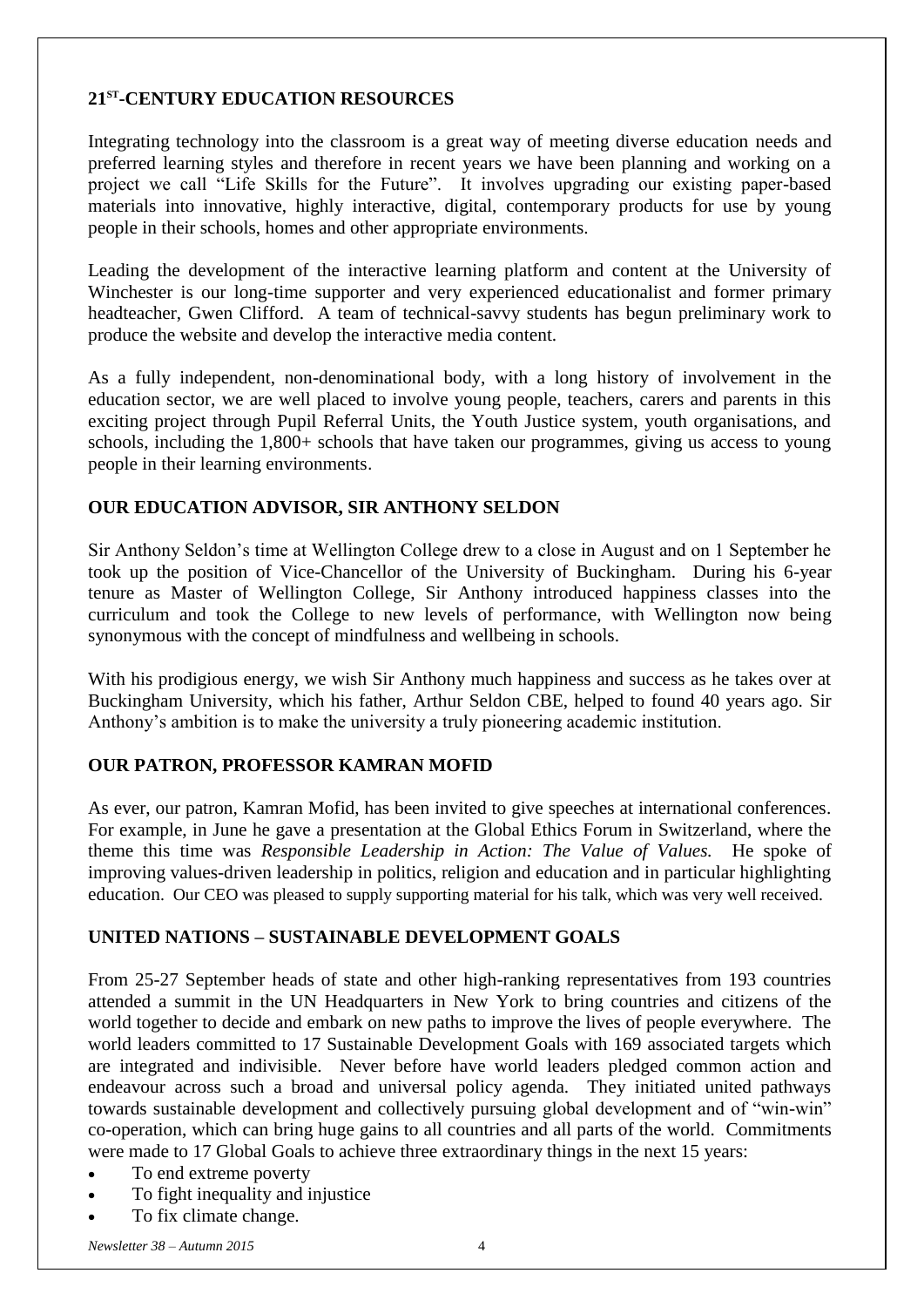The Global Goals for sustainable development could get these things done - in all countries - for all people (see [www.un.org/sustainabledevelopment\)](http://www.un.org/sustainabledevelopment/). However, the goals are not just for the UN and governments to deliver. It is the job of every company, NGO, community, leader, employee, man, woman, and child to play their part in bringing about the largest transformation in the history of humanity. For the first time ever, all people on earth have the chance to come together under a common vision and set of values that will create life conditions that work for everyone.

## **VALUES-THEMED ARTICLES**

Since August 2011 we have had over 30 values-themed articles published on a website called InnovateMySchool. The piece for the Summer Term this year was about "Using values education to nurture the whole child" and the title of the Autumn Term 2015 piece is "How to EMPOWER learners to live smarter". The latter encourages systematic questioning, looking at both positive and negative aspects of topics, issues and concerns so as to learn from the findings, and teachers promoting a values-based approach to life so that children and young people benefit from a focus on Exploration, Motivation, Practice, Opportunities, Wellbeing, Exercise and Recreation. (A link to the set of articles is given at the end of the newsletter.)

#### **REMINDING THE DEPARTMENT FOR EDUCATION ABOUT OUR WORK**

Our CEO has had a meeting with her new MP, Jeremy Quin. He has been the governor of a school and so was very interested to learn about the work of the Human Values Foundation, to the extent that he said he would bring it and our programmes to the attention of the Department for Education.

#### **MAKING THE WEBSITE MOBILE COMPATIBLE**

We are living through an internet revolution with people visiting sites wherever they are and with a variety of digital devices, including mobile phones. In time we will need to completely rebuild our website when we launch our new e-products but for now, we have had it upgraded so that it is mobile compatible and we are therefore not missing out on visitors and, as and when we have the resources, we can take more advantage of online video, email marketing, social media facilities, etc.

We are enormously grateful to Bristol Marketing Services for their generosity when charging us for the site rebuild and to Sheila Evered for her donation that enabled us to move forward with this transformational upgrade.

# **DONATIONS**

#### **There is a DONATE NOW button on the website**

There is no doubt that the HVF owes it continued existence to donations from those who recognise the enormous need for young children and teenagers to be able to learn about and consciously use life-enhancing values to make the most of themselves both during their school careers and subsequently. Please encourage your friends, family members, colleagues and others to visit our website and make a donation so that the HVF can make further uplifting contributions to the quality of teaching and mentoring for young people. Such support makes real differences to the rounded development of children, enabling them to be happy and healthy and mature into fulfilled adults.

#### **We much appreciate each and every one of our kind supporters**